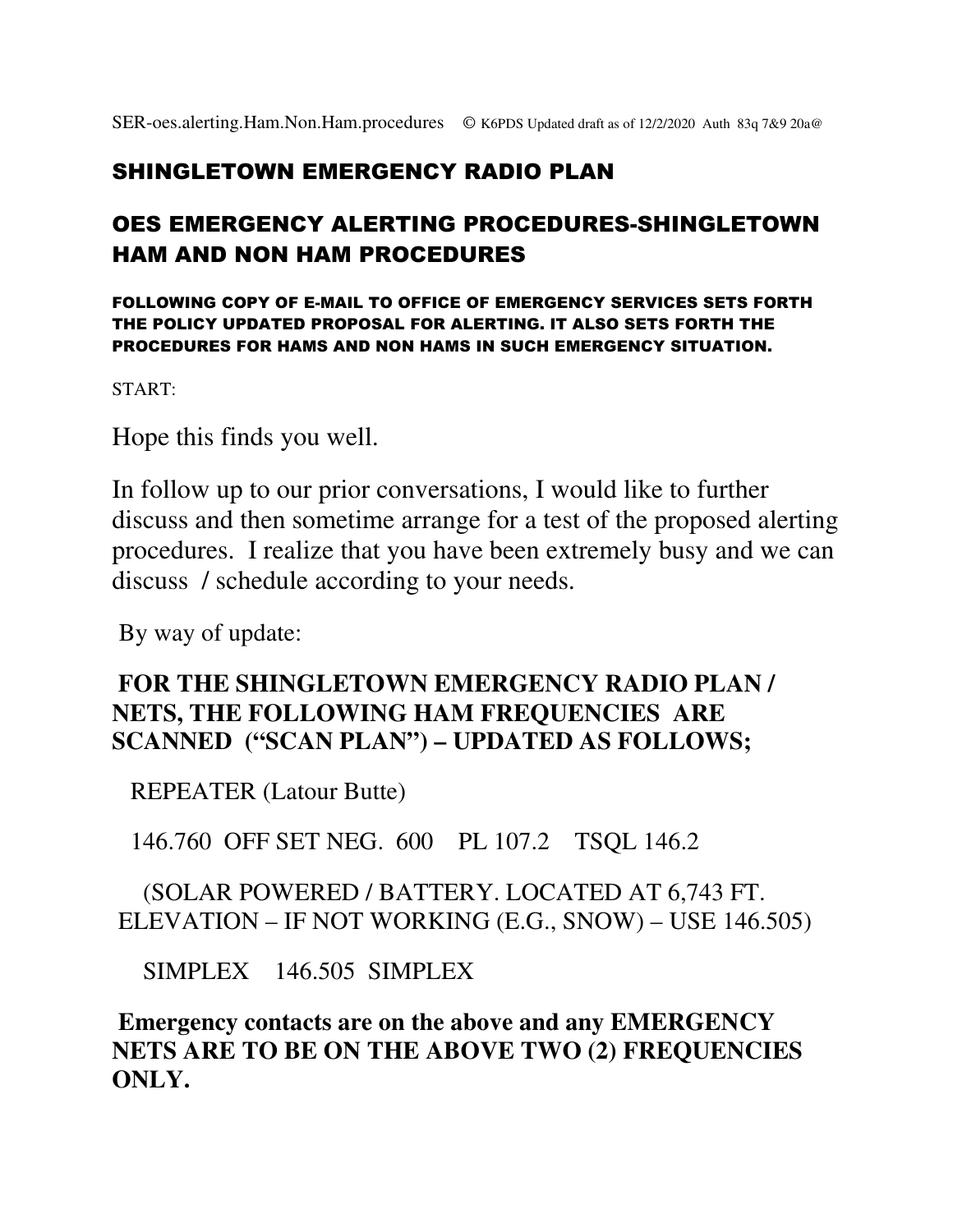# **COORDINATION WITH OES:**

 Under this coordination effort, if OES /SHERIFF desired to transmit an emergency message to the Shingletown Area (Area from Viola TO approx 2 miles East of Highway 44/Millville plains Rd) (e.g., evacuation warnings, evacuation orders, etc...), **OES could transmit on THE ABOVE frequencies, and SAY:**

 **" EMERGENCY TRAFFIC. SHINGLETOWN, THIS IS OFICE OF EMERGENCY SERVICES ...".**

**SHINGLETOWN RADIO OPERATORS ARE BEING INSTRUCTED THAT SUCH is a request for ANY SHINGLETOWN HAM STATION TO RESPOND AND WRITE DOWN THE OES MESSAGE EXACTLY.** 

## **PLEASE NOTE THAT IF PERSONS ARE SLEEPING, IT MAY TAKE THEM 20 SECONDS TO REACH THEIR RADIOS AND RESPOND. SEVERAL OPERATORS RUN THEIR RADIOS 24/7 ON THE SCAN PLAN.**

 Under our procedures **5 LONG TONE T'S** (LOUD AND ABOUT 1.25 SECONDS EACH) are sent before emergency traffic. **The purpose is to GET ATTENTION AND WAKE PEOPLE UP IF THEY ARE SLEEPING. (Toning is similar to Cal Fire, but DTMF WILL NOT go through the repeater) – we us a 1750 HZ tone as the Alert Tone. We have used it for wild fire alerts during sleeping hours and it has worked well).**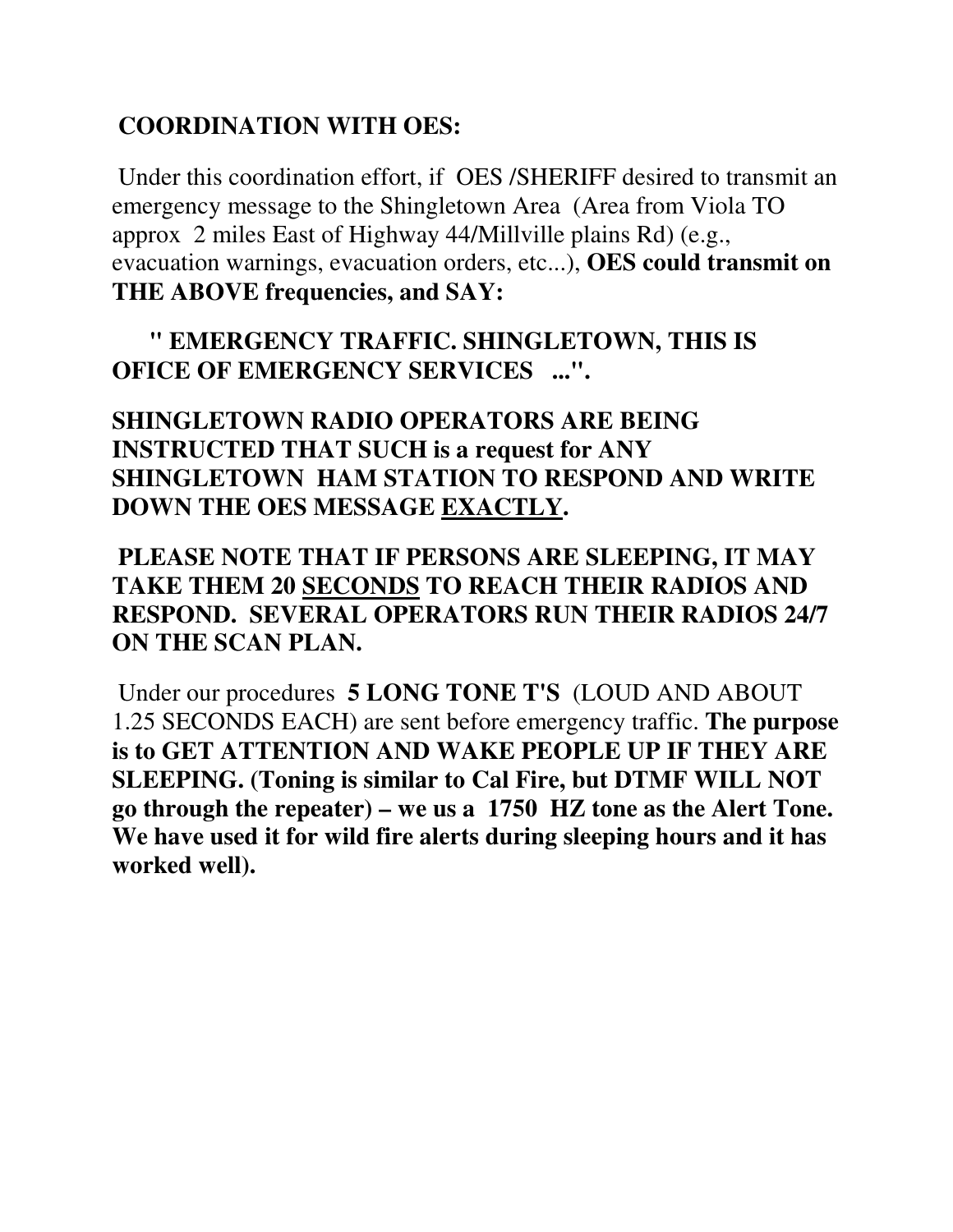**HAM OPERATORS MONITORING are being instructed that they are to RESPOND AND copy the OFFICE OF EMERGENCY SERVICES EMERGENCY TRAFFIC EXACTLY and then relay such on the above HAM Scan Plan Frequencies PLUS relay into the appropriate local Area/Neighborhood net frequencies ( CH 1 FOR EACH NEIGHORHOOD ).**

**If no HAM operator is available for this OES EMERGENCY TRAFFIC, then any station (E.G., A NON HAM) is to RESPOND AND copy the OFFICE OF EMERGENCY SERVICES EMERGENCY TRAFFIC EXACTLY and then relay such on the above HAM Scan Plan Frequencies PLUS relay into the appropriate local Area/Neighborhood net frequencies ( CH 1 FOR EACH NEIGHORHOOD ). A HAM (WHEN AVAILABLE) WOULD IMMEDIATELY THEN TAKE OVER / ACTIVATE THE HAM NET(S).**

**ALL Radio Operators (HAM AND NON HAM) are then to spead the word by whatever means necessary ( as is appropriate under the circumstances) in their neighborhoods. For example, in the case of mandatory evacuations for a fast moving wild fire - there should be a FULL SER HAM FIRE NET ACTIVATION WITH ALL Neighborhood Ch1's activated. Follow that with appropriate neighborhoods blasting car horns, going door to door, activating neighborhood telephone trees (if the phones are working), take steps to evacuate elderly / disabled, etc… . Of course, actions are dependent upon facts and circumstances and common sense. We are asking neighborhoods to set up and practice procedures – e.g., evacuation lists for elderly / clearing blocked roads, etc…).** All Radio Operators are to follow FCC rules and procedures and SER procedures.

As we have discussed, this is merely another potential option to get OES Emergency Information out to the public during a complete communications failure, as during February 2019 (where persons